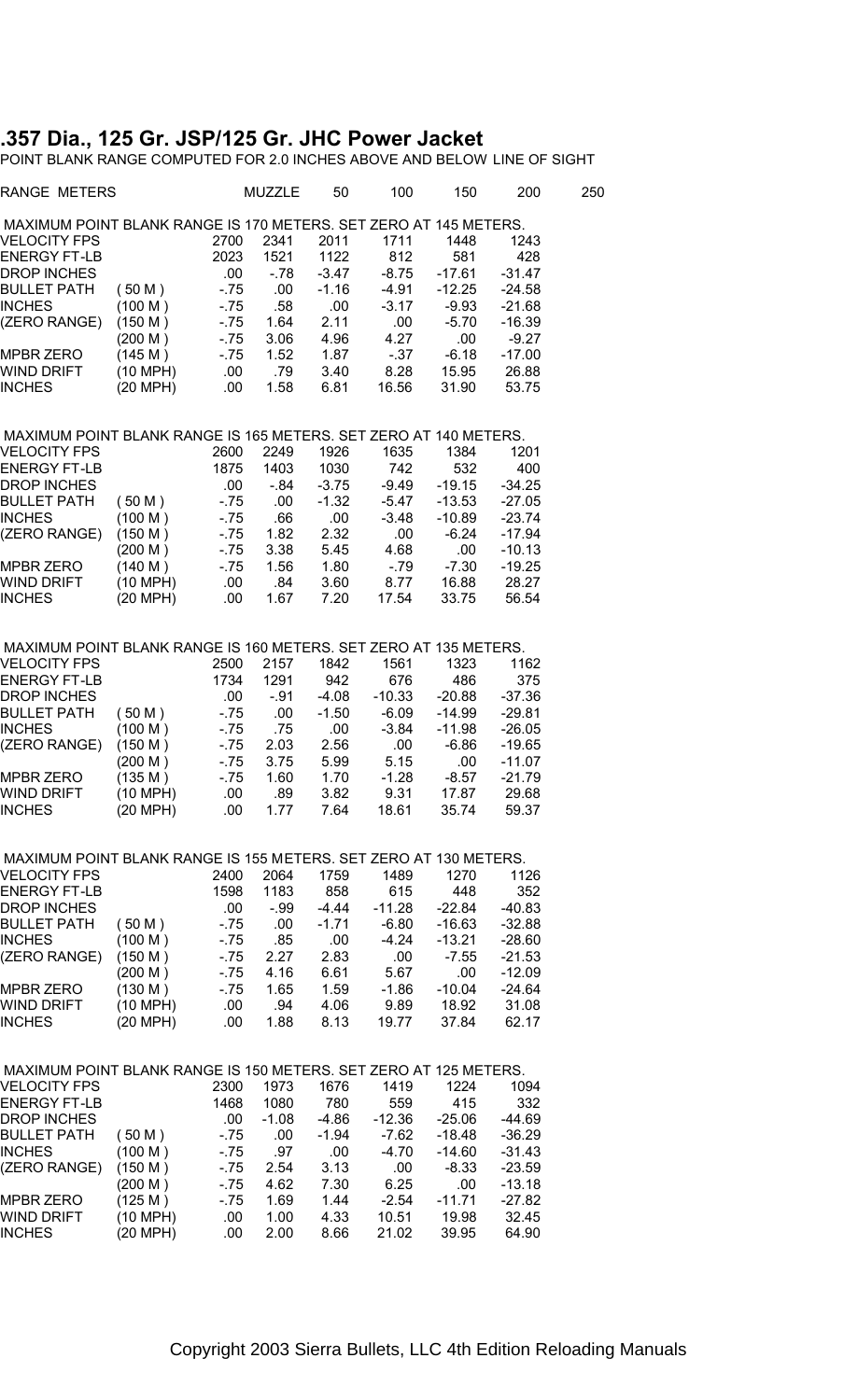| MAXIMUM POINT BLANK RANGE IS 140 METERS. SET ZERO AT 120 METERS. |  |  |
|------------------------------------------------------------------|--|--|
|                                                                  |  |  |

| MAXIMUM POINT BLANK RANGE IS 140 METERS. SET ZERO AT 120 METERS. |          |       |               |         |          |          |          |     |
|------------------------------------------------------------------|----------|-------|---------------|---------|----------|----------|----------|-----|
| VELOCITY FPS                                                     |          | 2200  | 1881          | 1595    | 1351     | 1180     | 1064     |     |
| ENERGY FT-LB                                                     |          | 1343  | 982           | 706     | 507      | 386      | 314      |     |
| DROP INCHES                                                      |          | .00   | $-1.18$       | $-5.33$ | $-13.60$ | $-27.56$ | $-48.98$ |     |
| <b>BULLET PATH</b>                                               | (50 M)   | $-75$ | .00.          | $-2.21$ | $-8.54$  | $-20.57$ | $-40.06$ |     |
| <b>INCHES</b>                                                    | (100 M)  | $-75$ | 1.11          | .00.    | $-5.22$  | $-16.15$ | $-34.53$ |     |
| (ZERO RANGE)                                                     | (150 M)  | $-75$ | 2.85          | 3.48    | .00.     | $-9.18$  | $-25.82$ |     |
|                                                                  | (200 M)  | $-75$ | 5.14          | 8.07    | 6.89     | .00      | $-14.34$ |     |
| MPBR ZERO                                                        | (120 M)  | $-75$ | 1.74          | 1.26    | $-3.33$  | $-13.62$ | $-31.37$ |     |
| WIND DRIFT                                                       | (10 MPH) | .00   | 1.07          | 4.62    | 11.18    | 21.02    | 33.73    |     |
| <b>INCHES</b>                                                    | (20 MPH) | .00   | 2.14          | 9.23    | 22.36    | 42.03    | 67.46    |     |
|                                                                  |          |       |               |         |          |          |          |     |
| RANGE METERS                                                     |          |       | <b>MUZZLE</b> | 50      | 100      | 150      | 200      | 250 |
| MAXIMUM POINT BLANK RANGE IS 135 METERS. SET ZERO AT 115 METERS. |          |       |               |         |          |          |          |     |
| VELOCITY FPS                                                     |          | 2100  | 1790          | 1516    | 1289     | 1139     | 1037     |     |
| <b>ENERGY FT-LB</b>                                              |          | 1223  | 890           | 638     | 461      | 360      | 298      |     |
| DROP INCHES                                                      |          | .00.  | $-1.30$       | $-5.88$ | $-15.01$ | $-30.37$ | $-53.72$ |     |
| <b>BULLET PATH</b>                                               | (50 M)   | $-75$ | .00.          | $-2.52$ | $-9.60$  | $-22.91$ | $-44.21$ |     |
| <b>INCHES</b>                                                    | (100 M)  | $-75$ | 1.26          | .00     | $-5.82$  | $-17.87$ | $-37.91$ |     |
| (ZERO RANGE)                                                     | (150 M)  | - 75  | 3.20          | 3.88    | .00.     | $-10.11$ | $-28.21$ |     |
|                                                                  | (200 M)  | $-75$ | 5.73          | 8.94    | 7.59     | .00      | $-15.57$ |     |
| MPBR ZERO                                                        | (115 M)  | $-75$ | 1.78          | 1.04    | $-4.26$  | $-15.79$ | $-35.31$ |     |
| WIND DRIFT                                                       | (10 MPH) | .00.  | 1.14          | 4.93    | 11.88    | 22.01    | 34.89    |     |
| <b>INCHES</b>                                                    | (20 MPH) | .00.  | 2.29          | 9.85    | 23.76    | 44.02    | 69.77    |     |
|                                                                  |          |       |               |         |          |          |          |     |
| MAXIMUM POINT BLANK RANGE IS 130 METERS. SET ZERO AT 110 METERS. |          |       |               |         |          |          |          |     |
| VELOCITY FPS                                                     |          | 2000  | 1700          | 1439    | 1237     | 1103     | 1012     |     |
| <b>ENERGY FT-LB</b>                                              |          | 1110  | 802           | 575     | 424      | 337      | 284      |     |
| DROP INCHES                                                      |          | .00.  | $-1.44$       | $-6.50$ | $-16.62$ | $-33.53$ | $-58.95$ |     |
| <b>BULLET PATH</b>                                               | (50 M)   | $-75$ | .00.          | $-2.88$ | $-10.80$ | $-25.52$ | $-48.75$ |     |
| <b>INCHES</b>                                                    | (100 M)  | $-75$ | 1.44          | .00     | $-6.49$  | $-19.77$ | $-41.56$ |     |
| (ZERO RANGE)                                                     | (150 M)  | $-75$ | 3.60          | 4.33    | .00      | $-11.11$ | $-30.74$ |     |
|                                                                  | (200 M)  | $-75$ | 6.38          | 9.88    | 8.34     | .00      | $-16.85$ |     |
| MPBR ZERO                                                        | (110 M)  | $-75$ | 1.82          | .76     | $-5.34$  | $-18.24$ | $-39.65$ |     |
| WIND DRIFT                                                       | (10 MPH) | .00.  | 1.22          | 5.26    | 12.56    | 22.91    | 35.86    |     |
| <b>INCHES</b>                                                    | (20 MPH) | .00.  | 2.45          | 10.52   | 25.13    | 45.82    | 71.72    |     |
| MAXIMUM POINT BLANK RANGE IS 125 METERS. SET ZERO AT 105 METERS. |          |       |               |         |          |          |          |     |
| VELOCITY FPS                                                     |          | 1900  | 1612          | 1365    | 1188     | 1070     | 989      |     |
| <b>ENERGY FT-LB</b>                                              |          | 1001  | 721           | 517     | 392      | 317      | 271      |     |
| DROP INCHES                                                      |          | .00   | $-1.60$       | $-7.23$ | $-18.47$ | $-37.05$ | $-64.68$ |     |
| BULLET PATH                                                      |          | $-75$ | .00           | $-3.29$ | $-12.17$ | $-28.41$ | $-53.69$ |     |
|                                                                  | (50 M)   |       |               |         |          |          |          |     |
| <b>INCHES</b>                                                    | (100 M)  | $-75$ | 1.64          | .00     | $-7.24$  | $-21.83$ | $-45.47$ |     |
| (ZERO RANGE)                                                     | (150 M)  | $-75$ | 4.06          | 4.83    | .00.     | $-12.18$ | $-33.41$ |     |
|                                                                  | (200 M)  | - 75  | 7.10          | 10.92   | 9.13     | .00      | $-18.18$ |     |
| <b>MPBR ZERO</b>                                                 | (105 M)  | $-75$ | 1.85          | .42     | $-6.61$  | $-20.99$ | $-44.42$ |     |
| WIND DRIFT                                                       | (10 MPH) | .00   | 1.31          | 5.61    | 13.19    | 23.67    | 36.59    |     |
| <b>INCHES</b>                                                    | (20 MPH) | .00   | 2.62          | 11.21   | 26.37    | 47.33    | 73.17    |     |
|                                                                  |          |       |               |         |          |          |          |     |

| MAXIMUM POINT BLANK RANGE IS 120 METERS. SET ZERO AT 100 METERS. |          |       |         |         |          |          |          |
|------------------------------------------------------------------|----------|-------|---------|---------|----------|----------|----------|
| <b>VELOCITY FPS</b>                                              |          | 1800  | 1524    | 1294    | 1143     | 1040     | 967      |
| <b>ENERGY FT-LB</b>                                              |          | 899   | 644     | 465     | 363      | 300      | 259      |
| <b>DROP INCHES</b>                                               |          | .00   | $-1.78$ | $-8.08$ | $-20.56$ | $-40.97$ | $-70.96$ |
| <b>BULLET PATH</b>                                               | 50 M)    | $-75$ | .00     | $-3.76$ | $-13.71$ | $-31.58$ | $-59.04$ |
| <b>INCHES</b>                                                    | (100 M)  | - 75  | 1.88    | .00     | $-8.06$  | $-24.05$ | $-49.63$ |
| (ZERO RANGE)                                                     | (150 M)  | - 75  | 4.57    | 5.37    | .00      | $-13.31$ | $-36.20$ |
|                                                                  | (200 M ) | - 75  | 7.89    | 12.03   | 9.98     | .00      | $-19.56$ |
| <b>MPBR ZERO</b>                                                 | (100 M)  | $-75$ | 1.88    | .00     | $-8.06$  | $-24.05$ | $-49.63$ |
| <b>WIND DRIFT</b>                                                | (10 MPH) | .00   | 1.40    | 5.96    | 13.71    | 24.22    | 37.01    |
| <b>INCHES</b>                                                    | (20 MPH) | .00   | 2.81    | 11.92   | 27.42    | 48.43    | 74.02    |
|                                                                  |          |       |         |         |          |          |          |

| I MAXIMUM POINT BLANK RANGE IS 115 METERS. SET ZERO AT 95 METERS. |           |      |      |      |     |
|-------------------------------------------------------------------|-----------|------|------|------|-----|
| VELOCITY FPS                                                      | 1700 1438 | 1236 | 1102 | 1012 | 946 |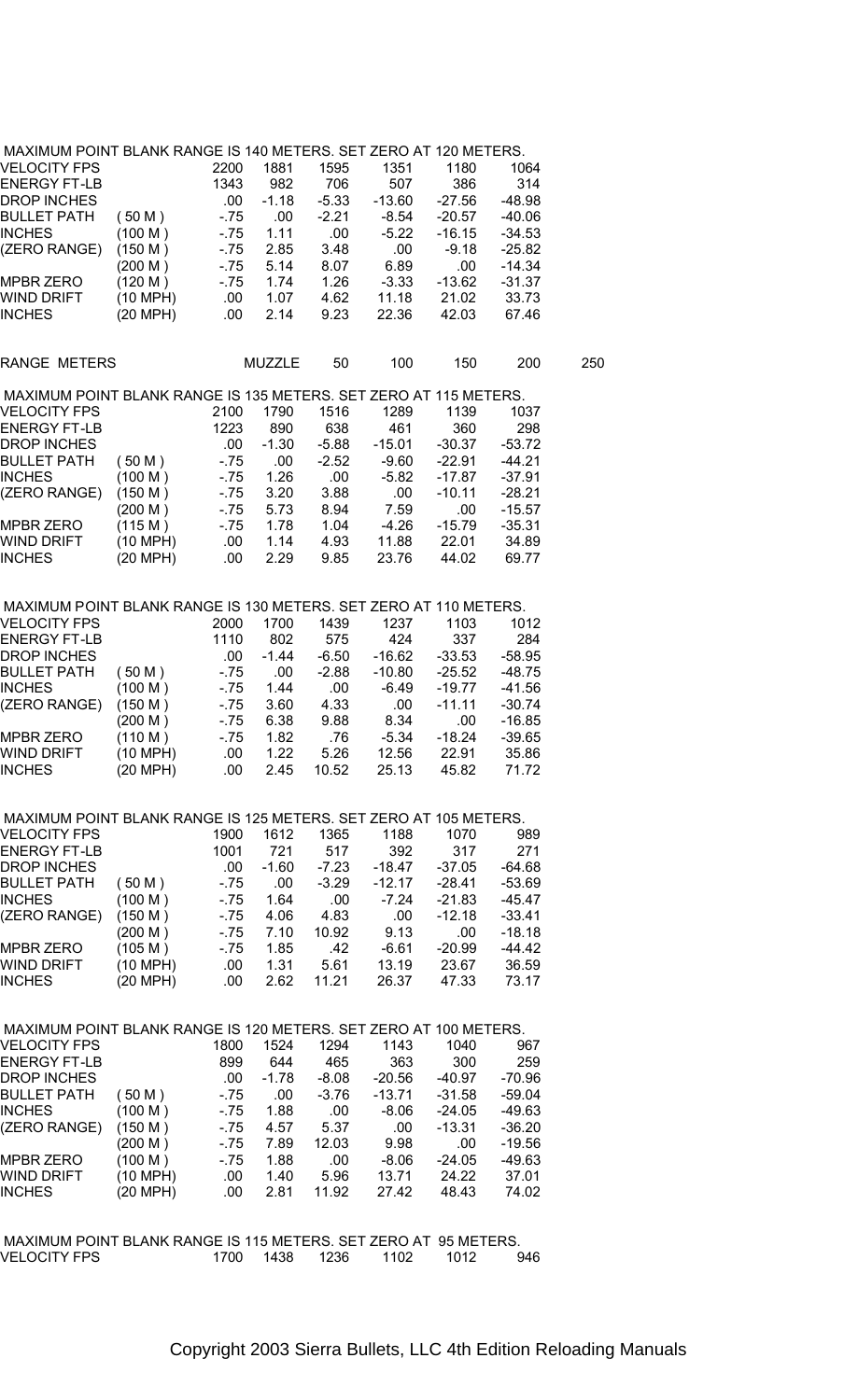| ENERGY FT-LB                                                                    |                    | 802   | 574           | 424      | 337      | 284      | 248       |     |
|---------------------------------------------------------------------------------|--------------------|-------|---------------|----------|----------|----------|-----------|-----|
| DROP INCHES                                                                     |                    | .00.  | $-2.00$       | -9.07    | $-22.92$ | $-45.30$ | -77.79    |     |
| BULLET PATH                                                                     | (50 M)             | $-75$ | .00           | $-4.31$  | -15.41   | $-35.03$ | -64.77    |     |
| INCHES                                                                          | (100 M)            | $-75$ | 2.15          | .00      | $-8.95$  | $-26.41$ | $-54.00$  |     |
| (ZERO RANGE)                                                                    | (150 M)            | $-75$ | 5.14          | 5.96     | .00      | $-14.49$ | $-39.09$  |     |
|                                                                                 | (200 M)            | - 75  | 8.76          | 13.21    | 10.86    | .00      | $-20.99$  |     |
| MPBR ZERO                                                                       | (95 M)             | - 75  | 1.89          | $-52$    | $-9.72$  | $-27.45$ | $-55.30$  |     |
| WIND DRIFT                                                                      | (10 MPH)           | .00   | 1.50          | 6.26     | 14.07    | 24.48    | 37.04     |     |
| INCHES                                                                          | (20 MPH)           | .00   | 3.00          | 12.53    | 28.15    | 48.96    | 74.08     |     |
|                                                                                 |                    |       |               |          |          |          |           |     |
|                                                                                 |                    |       |               |          |          |          |           |     |
| MAXIMUM POINT BLANK RANGE IS 110 METERS. SET ZERO AT 90 METERS.<br>VELOCITY FPS |                    | 1600  | 1355          | 1182     | 1065     | 986      | 925       |     |
|                                                                                 |                    |       |               |          |          |          |           |     |
| ENERGY FT-LB                                                                    |                    | 710   | 509           | 387      | 315      | 269      | 237       |     |
| DROP INCHES                                                                     |                    | .00.  | $-2.27$       | $-10.21$ | $-25.58$ | $-50.07$ | $-85.22$  |     |
| BULLET PATH                                                                     | (50 M)             | - 75  | .00           | -4.92    | $-17.28$ | $-38.75$ | $-70.89$  |     |
| INCHES                                                                          | (100 M)            | $-75$ | 2.46          | .00      | $-9.89$  | -28.91   | $-58.58$  |     |
| (ZERO RANGE)                                                                    | (150 M)            | $-75$ | 5.76          | 6.59     | .00      | $-15.72$ | $-42.10$  |     |
|                                                                                 | (200 M)            | - 75  | 9.69          | 14.45    | 11.79    | .00      | $-22.45$  |     |
| MPBR ZERO                                                                       | (90 M)             | $-75$ | 1.89          | $-1.15$  | $-11.61$ | $-31.20$ | $-61.45$  |     |
| WIND DRIFT                                                                      | (10 MPH)           | .00   | 1.59          | 6.46     | 14.21    | 24.38    | 36.60     |     |
| INCHES                                                                          | (20 MPH)           | .00   | 3.19          | 12.93    | 28.43    | 48.77    | 73.19     |     |
| <b>RANGE METERS</b>                                                             |                    |       | <b>MUZZLE</b> | 50       | 100      | 150      | 200       | 250 |
|                                                                                 |                    |       |               |          |          |          |           |     |
| MAXIMUM POINT BLANK RANGE IS 105 METERS. SET ZERO AT 85 METERS.<br>VELOCITY FPS |                    | 1500  | 1278          | 1131     | 1032     | 961      | 905       |     |
| <b>ENERGY FT-LB</b>                                                             |                    |       |               |          |          |          |           |     |
|                                                                                 |                    | 624   | 453           | 355      | 295      | 256      | 227       |     |
| DROP INCHES                                                                     |                    | .00   | $-2.58$       | $-11.51$ | $-28.53$ | $-55.29$ | $-93.27$  |     |
| BULLET PATH                                                                     | (50 M)             | - 75  | .00           | $-5.60$  | $-19.30$ | $-42.73$ | $-77.38$  |     |
| INCHES                                                                          | (100 M)            | - 75  | 2.80          | .00      | $-10.90$ | -31.53   | $-63.38$  |     |
| (ZERO RANGE)                                                                    | (150 M)            | $-75$ | 6.43          | 7.26     | .00.     | $-17.00$ | $-45.22$  |     |
|                                                                                 | (200 M)            | - 75  | 10.68         | 15.76    | 12.75    | .00      | $-23.97$  |     |
| MPBR ZERO                                                                       | (85M)              | $-75$ | 1.85          | $-1.90$  | $-13.74$ | $-35.32$ | $-68.12$  |     |
| WIND DRIFT                                                                      | (10 MPH)           | .00   | 1.67          | 6.50     | 14.04    | 23.82    | 35.56     |     |
| INCHES                                                                          | (20 MPH)           | .00   | 3.35          | 12.99    | 28.07    | 47.64    | 71.12     |     |
|                                                                                 |                    |       |               |          |          |          |           |     |
| MAXIMUM POINT BLANK RANGE IS 100 METERS. SET ZERO AT 80 METERS.                 |                    |       |               |          |          |          |           |     |
| VELOCITY FPS                                                                    |                    | 1400  | 1211          | 1085     | 1000     | 936      | 883       |     |
| ENERGY FT-LB                                                                    |                    | 543   | 407           | 326      | 277      | 243      | 216       |     |
| DROP INCHES                                                                     |                    | .00.  | $-2.94$       | $-12.97$ | -31.79   | $-60.98$ | $-102.00$ |     |
| BULLET PATH                                                                     | (50 M)             | - 75  | .00           | $-6.33$  | -21.46   | $-46.96$ | -84.28    |     |
| <b>INCHES</b>                                                                   | (100 M)            | $-75$ | 3.17          | .00      | $-11.96$ | $-34.30$ | $-68.45$  |     |
| (ZERO RANGE)                                                                    | (150 M)            | - 75  | 7.15          | 7.98     | .00      | $-18.34$ | $-48.51$  |     |
|                                                                                 | (200 M)            | $-75$ | 11.74         | 17.15    | 13.76    | .00      | $-25.58$  |     |
| MPBR ZERO                                                                       | (80 M)             | $-75$ | 1.77          | $-2.79$  | $-16.14$ | -39.87   | $-75.41$  |     |
| WIND DRIF I                                                                     | $(10 \text{ MPH})$ | .00   | 1.66          | 6.30     | 13.44    | 22.69    | 33.83     |     |
| <b>INCHES</b>                                                                   | (20 MPH)           | .00   | 3.33          | 12.59    | 26.89    | 45.38    | 67.65     |     |
|                                                                                 |                    |       |               |          |          |          |           |     |
| MAXIMUM POINT BLANK RANGE IS 90 METERS. SET ZERO AT 75 METERS.                  |                    |       |               |          |          |          |           |     |
| <b>VELOCITY FPS</b>                                                             |                    | 1300  | 1147          | 1042     | 969      | 911      | 860       |     |
| <b>ENERGY FT-LB</b>                                                             |                    | 468   | 365           | 301      | 260      | 230      | 205       |     |
| DROP INCHES                                                                     |                    | .00   | $-3.35$       | $-14.58$ | $-35.35$ | $-67.15$ | $-111.46$ |     |
| BULLET PATH                                                                     | (50 M)             | - 75  | .00           | $-7.13$  | $-23.80$ | $-51.50$ | $-91.70$  |     |
| <b>INCHES</b>                                                                   | (100 M)            | - 75  | 3.56          | .00      | $-13.10$ | $-37.24$ | $-73.88$  |     |
| (ZERO RANGE)                                                                    | (150 M)            | - 75  | 7.93          | 8.73     | .00      | $-19.77$ | $-52.04$  |     |
|                                                                                 | (200 M)            | $-75$ | 12.87         | 18.62    | 14.83    | .00      | $-27.33$  |     |
| <b>MPBR ZERO</b>                                                                | (75M)              | $-75$ | 1.65          | $-3.83$  | $-18.85$ | $-44.91$ | $-83.46$  |     |
| WIND DRIFT                                                                      | (10 MPH)           | .00   | 1.49          | 5.75     | 12.31    | 20.85    | 31.26     |     |
| <b>INCHES</b>                                                                   | (20 MPH)           | .00.  | 2.98          | 11.51    | 24.63    | 41.71    | 62.53     |     |
|                                                                                 |                    |       |               |          |          |          |           |     |
| MAXIMUM POINT BLANK RANGE IS 85 METERS. SET ZERO AT 70 METERS.                  |                    |       |               |          |          |          |           |     |
| <b>VELOCITY FPS</b>                                                             |                    | 1200  | 1077          | 994      | 932      | 879      | 830       |     |
| ENERGY FT-LB                                                                    |                    | 399   | 322           | 274      | 241      | 214      | 191       |     |
| DROP INCHES                                                                     |                    | .00   | $-3.89$       | $-16.71$ | $-40.00$ | $-75.23$ | $-123.91$ |     |
| <b>BULLET PATH</b>                                                              | (50 M)             | $-75$ | .00           | $-8.17$  | $-26.83$ | $-57.41$ | $-101.45$ |     |